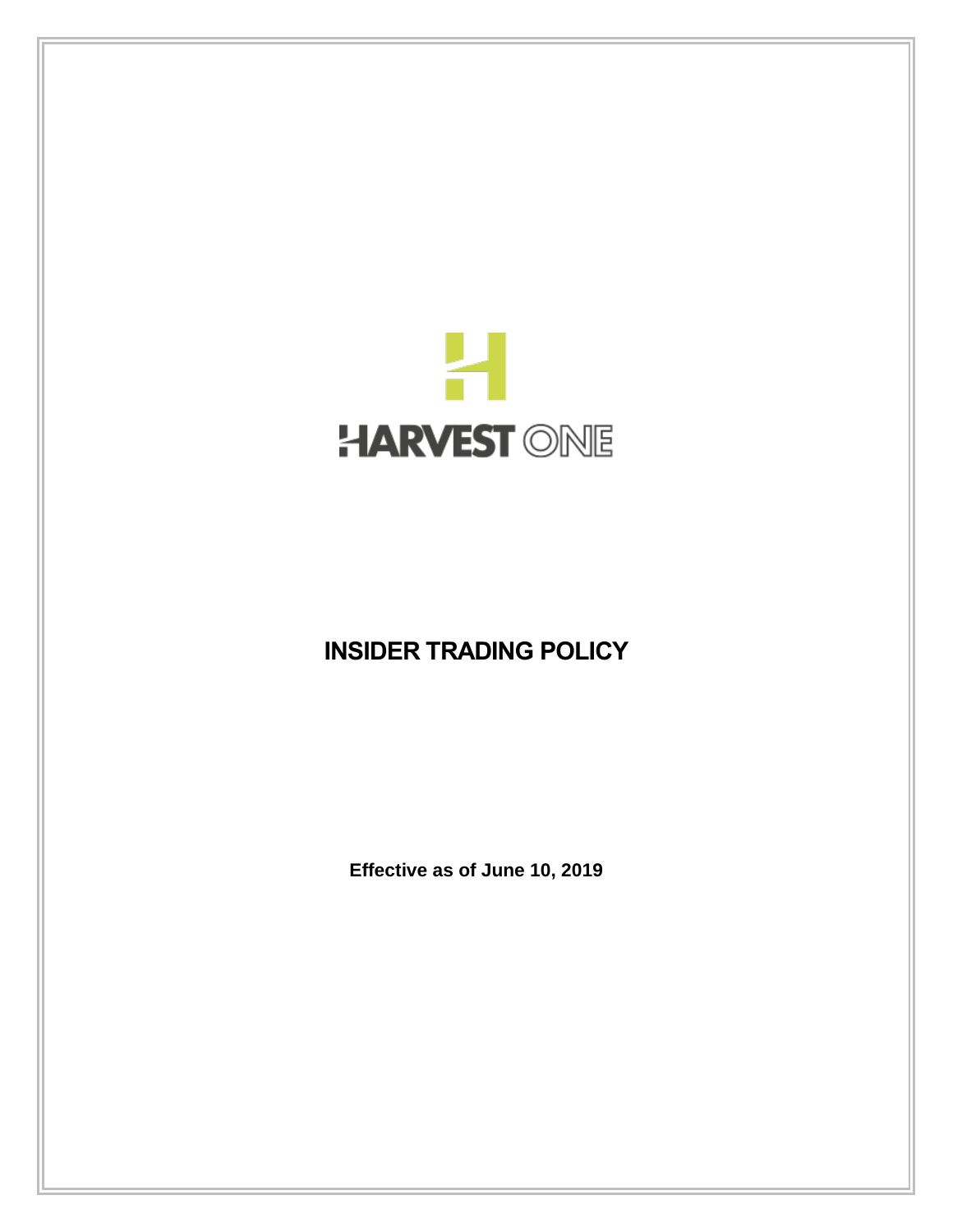# **HARVEST ONE CANNABIS INC.**

## **INSIDER TRADING POLICY**

## **INTRODUCTION**

Harvest One Cannabis Inc. ("the Company" or "Harvest One")) as a public company has internal guidelines to control transactions involving its securities by all Harvest One team members to ensure Harvest One team members are aware of and comply with their legal obligations and the Company's policy with respect to "insider trading" and "tipping". "Harvest One" as used in this Policy, means Harvest One Cannabis Inc. and its subsidiaries from time to time.

We expect every Harvest One team member to fully comply with all applicable legal requirements and this Policy. The objectives of this Policy are to:

- educate Harvest One team members about their legal obligations with respect to insider trading and tipping; and
- foster and facilitate compliance with applicable laws to prevent transactions by Harvest One team members that would not be in full compliance with the legal requirements.

This Policy should be viewed as the minimum criteria for compliance with insider trading and tipping laws. Additional guidance should be sought from the Chief Executive Officer where any uncertainty exists regarding your legal obligations or any contemplated transaction.

## **Scope of this Policy**

This Policy applies to all Harvest One team members.

## **LEGAL BACKGROUND**

#### **1. Insider Trading and Tipping**

As a Harvest One team member, you are considered to be in a "special relationship" with Harvest One (see Section [2\(h\)\)](#page-3-0) under securities laws. Because of that,

- (a) Securities laws prohibit you from trading in Harvest One securities with knowledge of a material fact or material change (see Sections [2\(d\)](#page-2-0) and [2\(e\)\)](#page-2-1) related to Harvest One that has not been generally disclosed. You are also prohibited from recommending or encouraging another person (such as a relative or friend) to trade in Harvest One securities when you have knowledge of an undisclosed material fact or material change. These prohibited activities are commonly known as "insider trading".
- <span id="page-1-0"></span>(b) Securities laws also prohibit you from trading in (or recommending or encouraging another person to trade in) the securities of any public company other than Harvest One when you have knowledge of a material fact or material change regarding that other public company that has not been generally disclosed, and that knowledge was gained: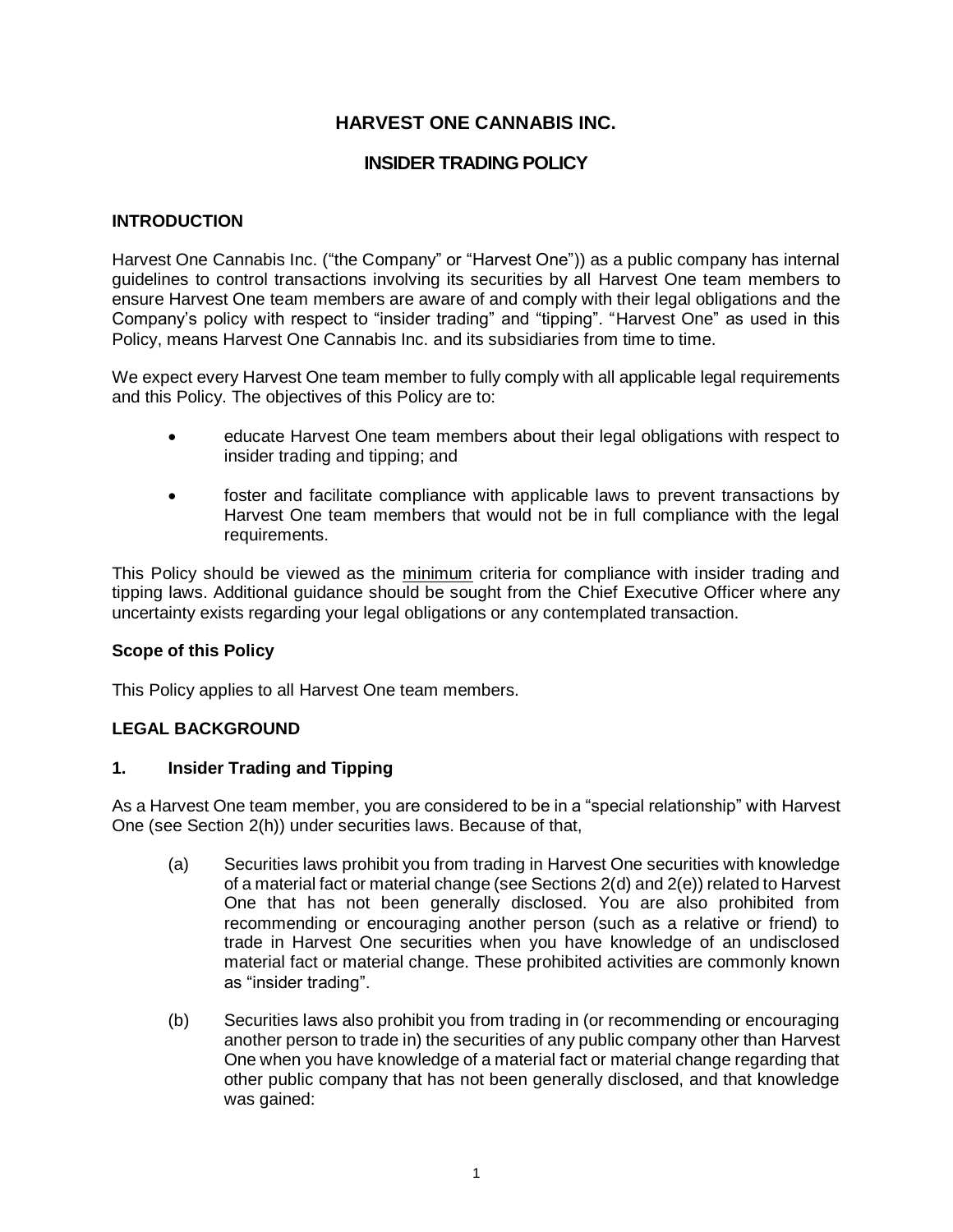- (i) during the course of your work at Harvest One;
- (ii) because you are in a "special relationship" with that other public company; or
- (iii) because you were "tipped" by another person who was in a "special relationship" with that other public company.
- (c) Except in very limited circumstances, securities laws prohibit you from informing any other person of a material fact or material change about Harvest One or about any public company referred to in Section [1\(b\)](#page-1-0) above (for example, spouses and close friends), before the material fact or material change has been generally disclosed. This prohibited activity is commonly known as "tipping." Both you and the person who receives the information from you (and any person in a chain of tippees who receives the information from them) could be liable under securities laws if the person who receives the information trades in securities. See Harvest One's Disclosure Policy for further information.

## **2. Definitions**

- (a) "**Blacked-out Employee**" means a Harvest One team member who is described in Section 4(a[\)\(i\)](#page-4-0) or [\(ii\)](#page-5-0) of this Policy.
- (b) "**Disclosure Date**" means the date on which Harvest One generally discloses its annual or quarterly financial results.
- (c) "**discretionary blackout periods**" are imposed from time to time on Harvest One team members, in addition to the regularly scheduled blackout periods, following consultation with the Chief Executive Officer, Chief Operating Officer and Chief Financial Officer.
- <span id="page-2-0"></span>(d) "**material change**" in relation to the affairs of any Reporting Issuer, means a change in the business, operations or capital of that Reporting Issuer that would reasonably be expected to have a significant effect on the market price or value of any of the securities of that Reporting Issuer, or a decision to implement such a change made by: (i) senior management of that Reporting Issuer who believe that confirmation of the decision by the board of directors or persons acting in a similar capacity of that Reporting Issuer is probable; or (ii) the board of directors or such persons acting in a similar capacity of that Reporting Issuer.
- <span id="page-2-1"></span>(e) "**material fact**" in relation to securities issued or proposed to be issued by any Reporting Issuer, means a fact that would reasonably be expected to have a significant effect on the market price or value of such securities.
- (f) "**Material Information**" means any information relating to the business and affairs of any Reporting Issuer that results in, or would reasonably be expected to result in, a significant change in the market price or value of any of the listed securities of that Reporting Issuer. Material Information includes both material changes and material facts. (See attached Schedule A for examples of potential Material Information.)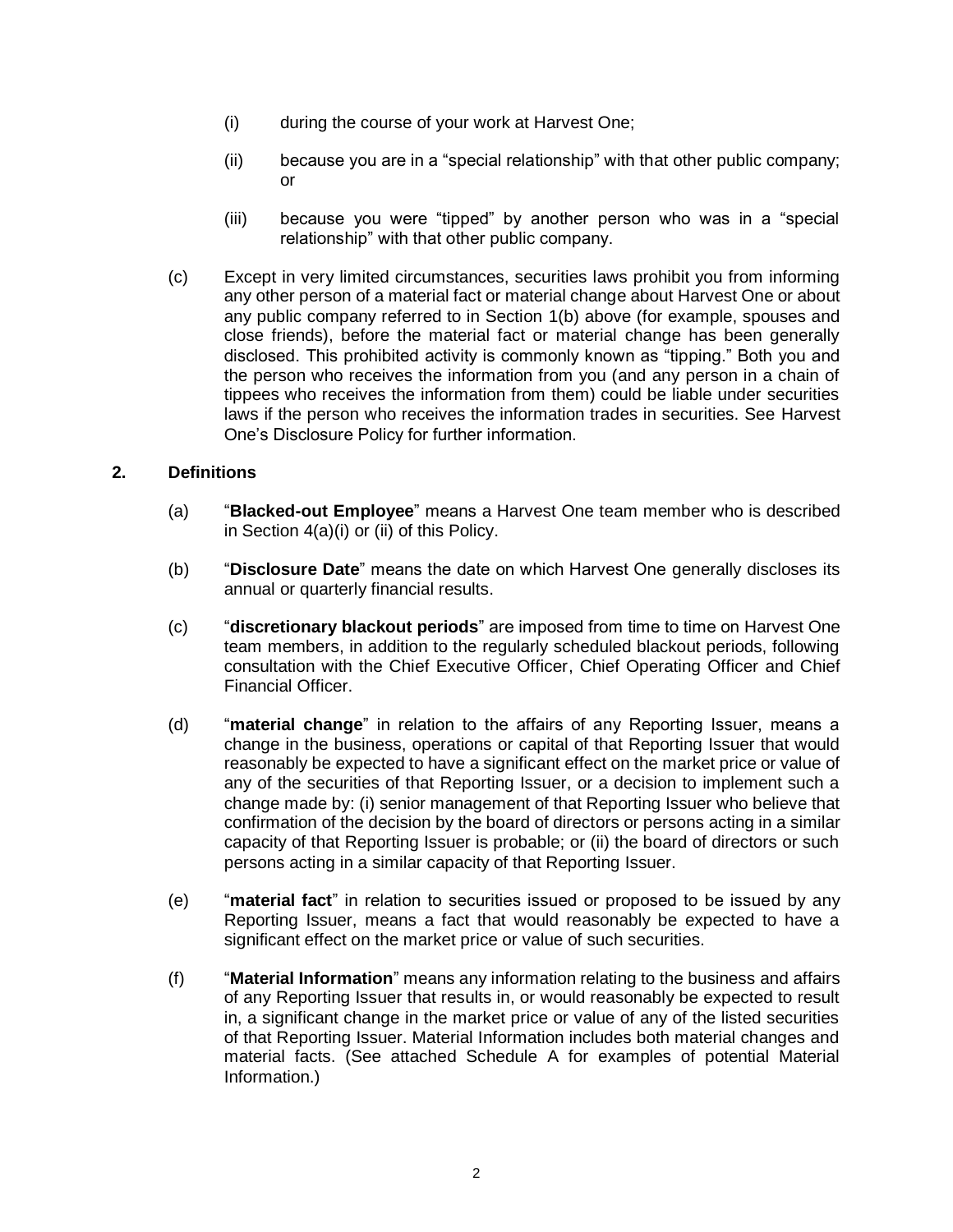- (g) "**regularly scheduled blackout periods**" begin ten (10) business days prior to the Disclosure Date and end at the close of business on the second trading day following the Disclosure Date.
- <span id="page-3-0"></span>(h) "**special relationship**" – For the purpose of this Policy, a person is in a special relationship with Harvest One if the person:
	- (i) is a Harvest One team member;
	- (ii) is engaging in or is proposing to engage in any business or professional activity with or on behalf of Harvest One or any of its subsidiaries and includes, without limitation, a consultant; or
	- (iii) is a person who has learned of Material Information with respect to Harvest One from any other person in a special relationship with Harvest One, and who knows or ought reasonably to have known that the other person is in such a relationship.
- (i) "**Harvest One team member**" refers to each director, officer, or employee of Harvest One or any of its subsidiaries.

## **OBLIGATIONS**

## **3. Obligations on all Harvest One team members**

As a Harvest One team member:

- (a) You cannot trade in securities of Harvest One while in possession of Material Information with respect to Harvest One that has not yet been generally disclosed.
- (b) You cannot trade in the securities of another public company while in possession of Material Information regarding that public company which knowledge was gained during the course of your work at Harvest One, if the Material Information has not been generally disclosed to the public.
- (c) You cannot recommend or encourage another person to trade in securities of Harvest One while in possession of Material Information regarding Harvest One that has not yet been generally disclosed.
- (d) You cannot recommend or encourage another person to trade in securities of another public company while in possession of Material Information regarding that public company which knowledge was gained during the course of your work at Harvest One, if the Material Information has not yet been generally disclosed.
- (e) You cannot inform other people of Material Information regarding Harvest One before that Material Information has been generally disclosed, except under very limited circumstances as permitted under securities laws.
- (f) You cannot inform other people of Material Information regarding a public company where you have gained that information in the course of your work at Harvest One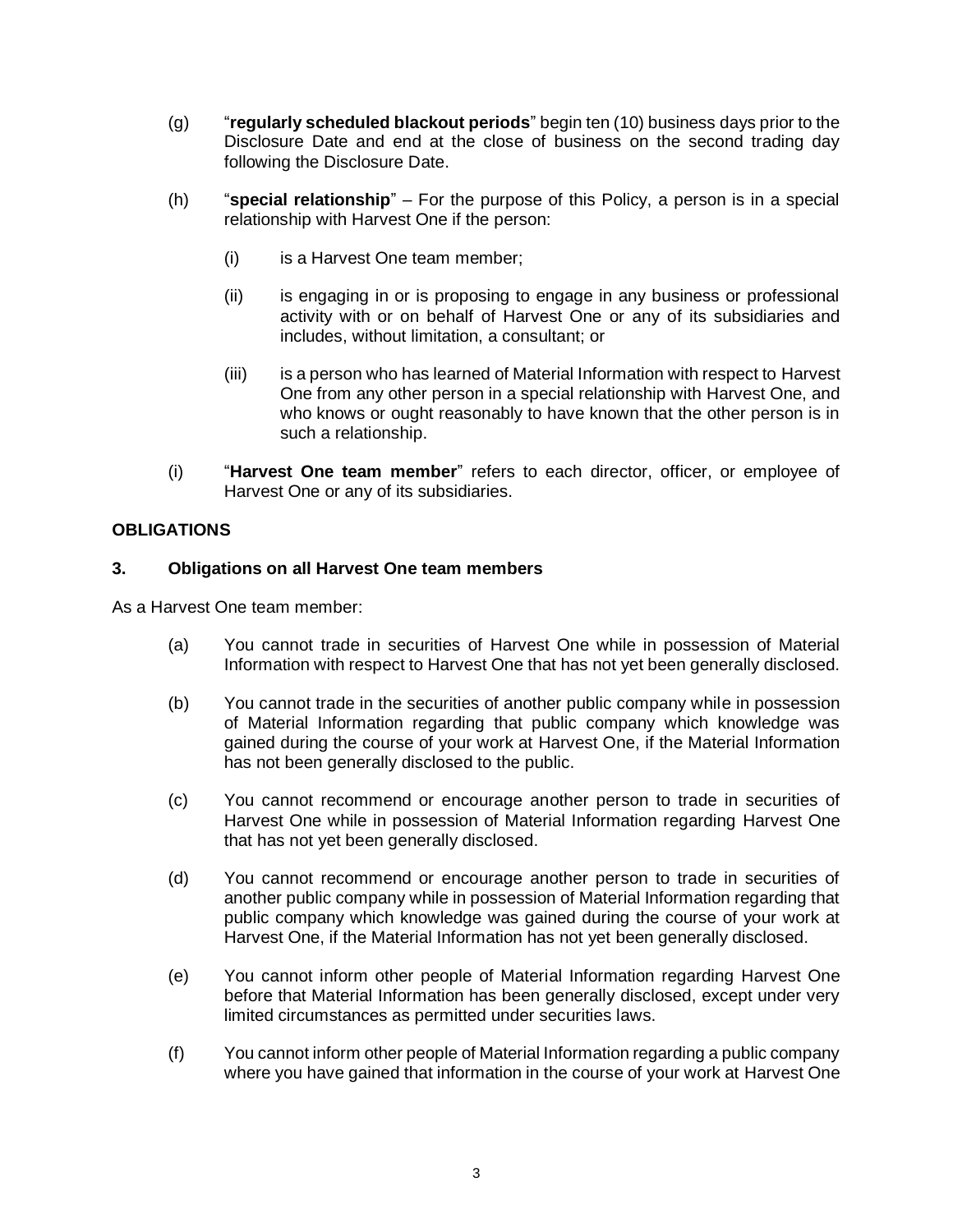before that Material Information has been generally disclosed, except under very limited circumstances as permitted under securities laws.

As a general rule, Harvest One team members should not consider Material Information to be generally disclosed until the close of business on the second trading day after the Material Information has been released to the public.

The restrictions on trading above do not apply to exercises of options granted under the Company's share option plan, however, the sale of the underlying common shares is subject to these restrictions.

These restrictions apply to Harvest One team members with Material Information and all members of that person's household. Harvest One team members are responsible for compliance with the restrictions above by members of their household and should, if necessary, review this Policy and the general prohibitions on insider trading with them. These restrictions also apply to Harvest One team members who cease to be Harvest One team members until the Material Information has been generally disclosed.

Please contact the Chief Executive Officer if you are unsure if information is Material Information or you have any questions about your obligations above. See also the Company's Disclosure Policy for more information.

## <span id="page-4-1"></span>**4. Additional Obligations on Blacked-out Employees**

Additional obligations are imposed on Harvest One team members who are Blacked-out Employees, as described in this Section [4.](#page-4-1)

## <span id="page-4-0"></span>*(a) Blacked-Out Employees*

## **(i) Who is a Blacked-out Employee for the purposes of regularly scheduled blackout periods?**

The following Harvest One team members are Blacked-out Employees of Harvest One during regularly scheduled blackout periods:

- (1) All directors of Harvest One;
- (2) All Harvest One team members who are at or above the **vice-president level (e.g., Presidents, Executive Vice Presidents, Senior Vice Presidents, and Vice Presidents)**, including team members in acting positions;
- (3) All Harvest One corporate accounting team members involved in the preparation of the Company's financial statements and management's discussion and analysis; and
- (4) All other Harvest One team members who receive notice from the Chief Executive Officer or his/her designee that they are designated Blacked-out Employees during such periods.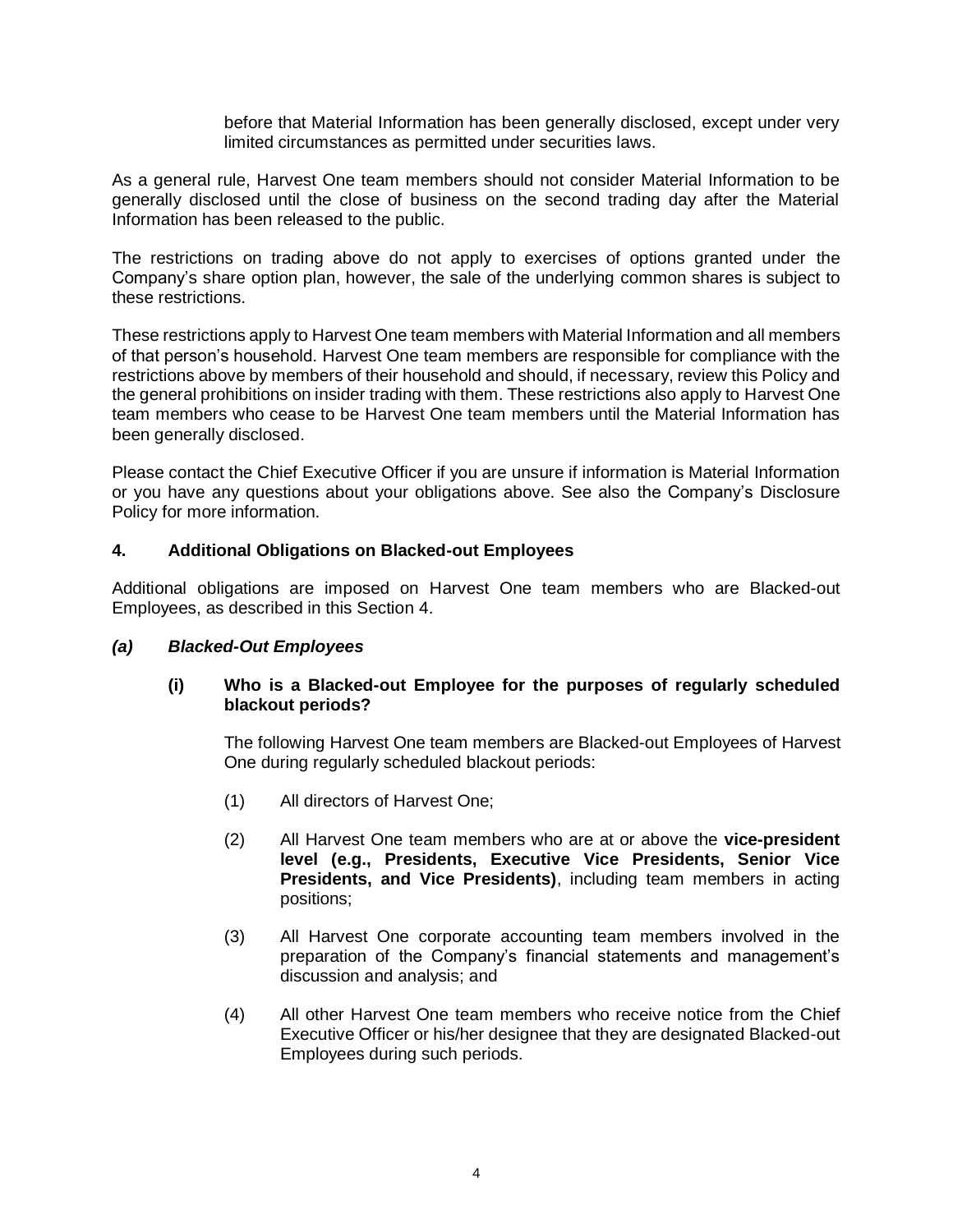## <span id="page-5-0"></span>**(ii) Who is a Blacked-out Employee for the purposes of discretionary blackout periods?**

All Harvest One team members who receive notice from the Chief Executive Officer or his/her designee that they are designated Blacked-out Employees during such periods.

## *(b) Obligations on Blacked-out Employees*

During any regular or discretionary blackout period, the affected Blacked-out Employees cannot trade in securities of Harvest One. Blacked-out Employees may exercise options granted under the Company's share option plan, however, the sale of the underlying common shares is not permitted during the blackout period.

**Each Harvest One team member with Material Information is responsible to comply with the restrictions in securities laws on insider trading and tipping (summarized in Section 3 of this Policy), regardless of whether Harvest One has informed you that you are a Blacked-out Employee. Additional guidance should be sought from the Chief Executive Officer where any uncertainty exists regarding your legal obligations or whether you have Material Information.**

# **5. Additional Obligations on Reporting Insiders**

Additional obligations are imposed on Harvest One team members who are Reporting Insiders, as described in this Section 5.

# *(a) Reporting Insiders*

As at June 10, 2019, the following Harvest One team members are "Reporting Insiders" of Harvest One: (i) the Chief Executive Officer; (ii) the Chief Operating Officer; (iii) the Chief Financial Officer; (iv) the Chief Technology Officer; and (v) each director of Harvest One.

These persons, together with any other Harvest One team member who is informed by the Chief Executive Officer or his/her designee from time to time that he or she has become a Reporting Insider of Harvest One, shall remain a Reporting Insider of Harvest One until the earlier of the date that he/she has been informed by the Chief Executive Officer or his/her designee that he/she is no longer a Reporting Insider of Harvest One or until he/she ceases to be a director or employee of Harvest One, as the case may be.

# *(b) Obligation to File Insider Reports*

Under securities laws and this Policy, Reporting Insiders are required to file a report (the "**Insider Report**") with the securities regulatory authorities any time they trade in, or there is any change in their beneficial ownership of, or control or direction over, any securities of Harvest One (including the grant, exercise or expiry of options), including certain derivative based transactions and equity monetization transactions related thereto. Insiders must file an Insider Report electronically through the "System for Electronic Disclosure by Insiders" ("**SEDI**") if they have beneficial ownership of, or control or direction over, any securities or related financial instruments of Harvest One within 10 calendar days of becoming a Reporting Insider and, thereafter, within 5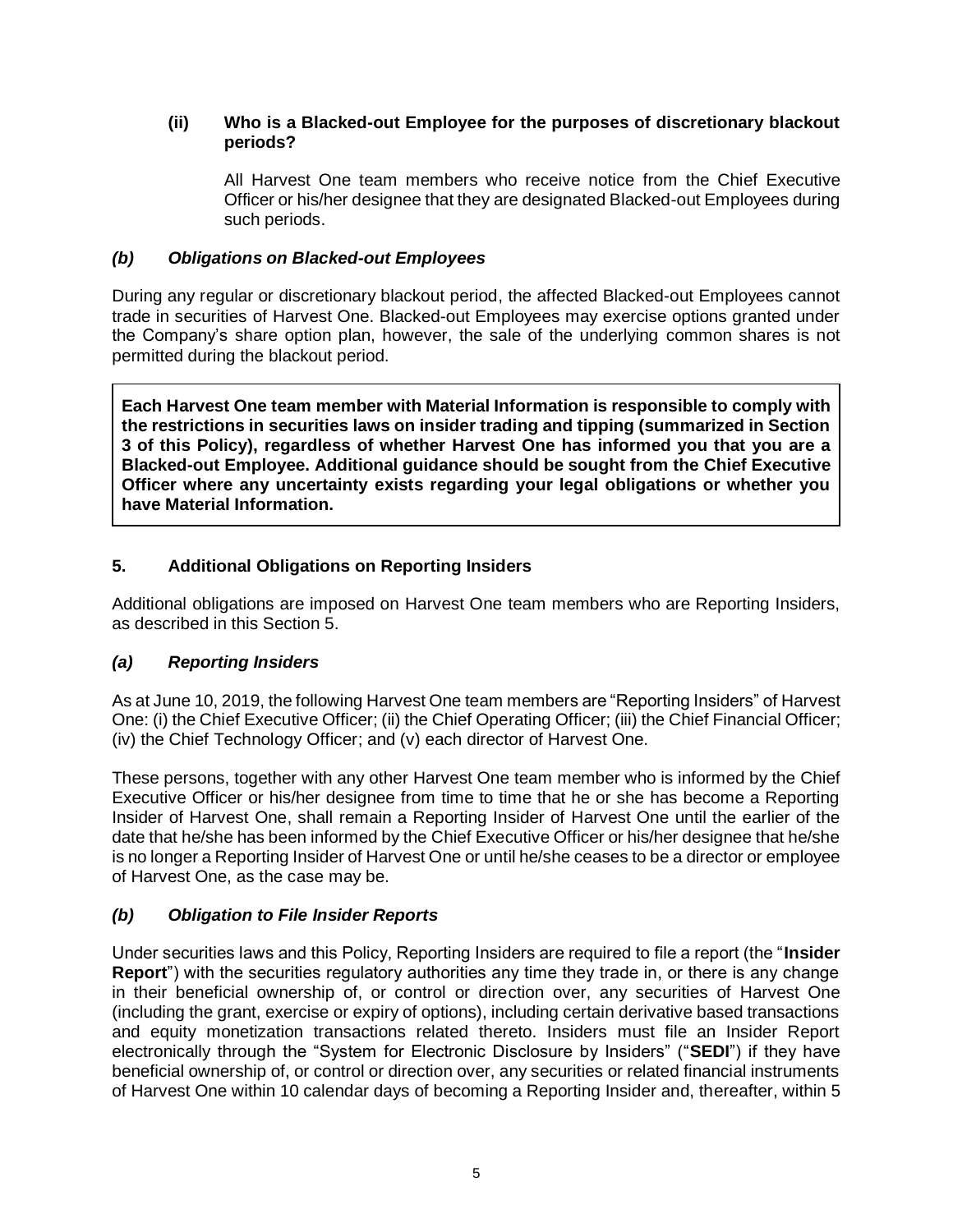calendar days after each trade or any other change in Harvest One securities or related financial instruments.

Securities laws provide some exemptions from insider reporting requirements. Please contact the Chief Executive Officer for further information on insider reporting and exemptions.

# **6. Prohibitions against short selling, hedging and certain trading**

Harvest One team members are prohibited from engaging in the following transactions with respect to Harvest One securities:

- (a) short sales,
- (b) monetization of equity awards (e.g., options) before vesting,
- (c) transactions in derivatives on Harvest One securities such as put and call options, or
- (d) any other hedging or equity monetization transactions where the team member's economic interest and risk exposure in the Harvest One securities are changed, such as collars or forward sale contracts.

The prohibitions in this section do not apply to trades associated with the exercise of Harvest One options in accordance with Harvest One approved procedures.

## **7. Waiver**

Notwithstanding any of the prohibitions contained in Section [4,](#page-4-1) the Chief Executive Officer may, at his or her discretion, waive the prohibitions contained in Section [4](#page-4-1) in exceptional circumstances, provided that the Harvest One team member seeking the waiver does not have any undisclosed Material Information and that making such an exception would not violate any applicable securities laws. The Chief Executive Officer will report any such waivers to the Compensation, Nominating and Governance Committee at the next regularly scheduled meeting of the Compensation, Nominating and Governance Committee.

## **8. Potential Civil and Criminal Penalties**

The consequences of carrying on any prohibited insider trading activity, tipping or failing to file an insider report where required on a timely basis can be severe and may give rise to Harvest One taking disciplinary measures up to and including dismissal, as well as legal sanctions such as civil liability for damages, fines and criminal sanctions.

## **9. Certification**

All directors, officers and employees must sign the Insider Trading Policy Acknowledgement attached as Appendix B, attesting that they have read and understand this policy and that they agree to comply with its terms.

Last reviewed and approved by the Board on June 10, 2019.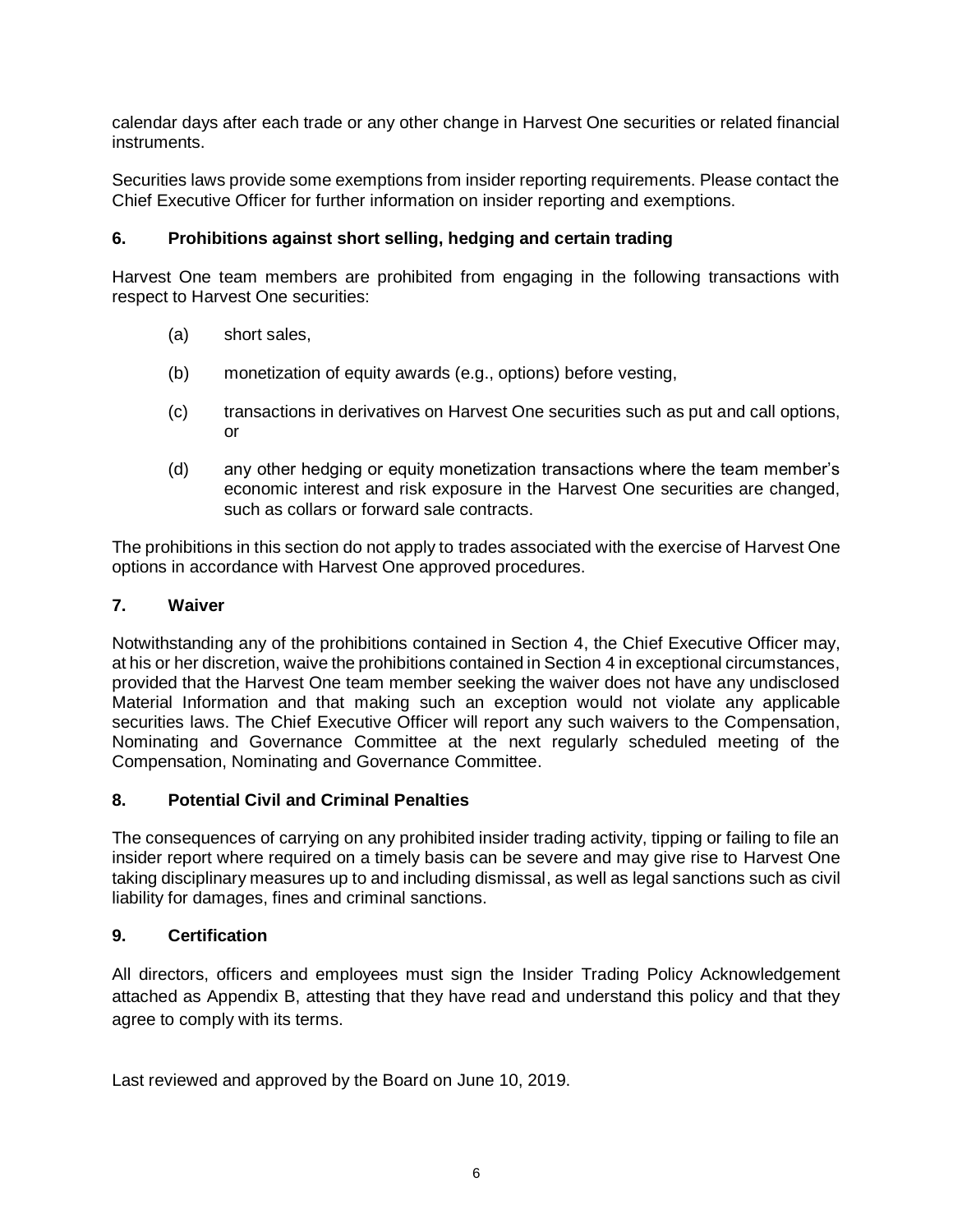## **INSIDER TRADING QUICK REFERENCE LIST**

## **DO NOT TRADE OR RECOMMEND/ENCOURAGE OTHERS TO TRADE IN SECURITIES OF HARVEST ONE OR OF ANOTHER PUBLIC COMPANY WHEN YOU:**

- know Material Information about Harvest One which has not been generally disclosed and disseminated to the public;
- know Material Information about another public company which has not been generally disclosed and disseminated to the public and you learned of such Material Information because of your business or dealings with Harvest One;
- have received notice from the Chief Executive Officer or his/her designee that you are subject to a blackout period; or
- have received any other notice from the Chief Executive Officer that you cannot trade in securities.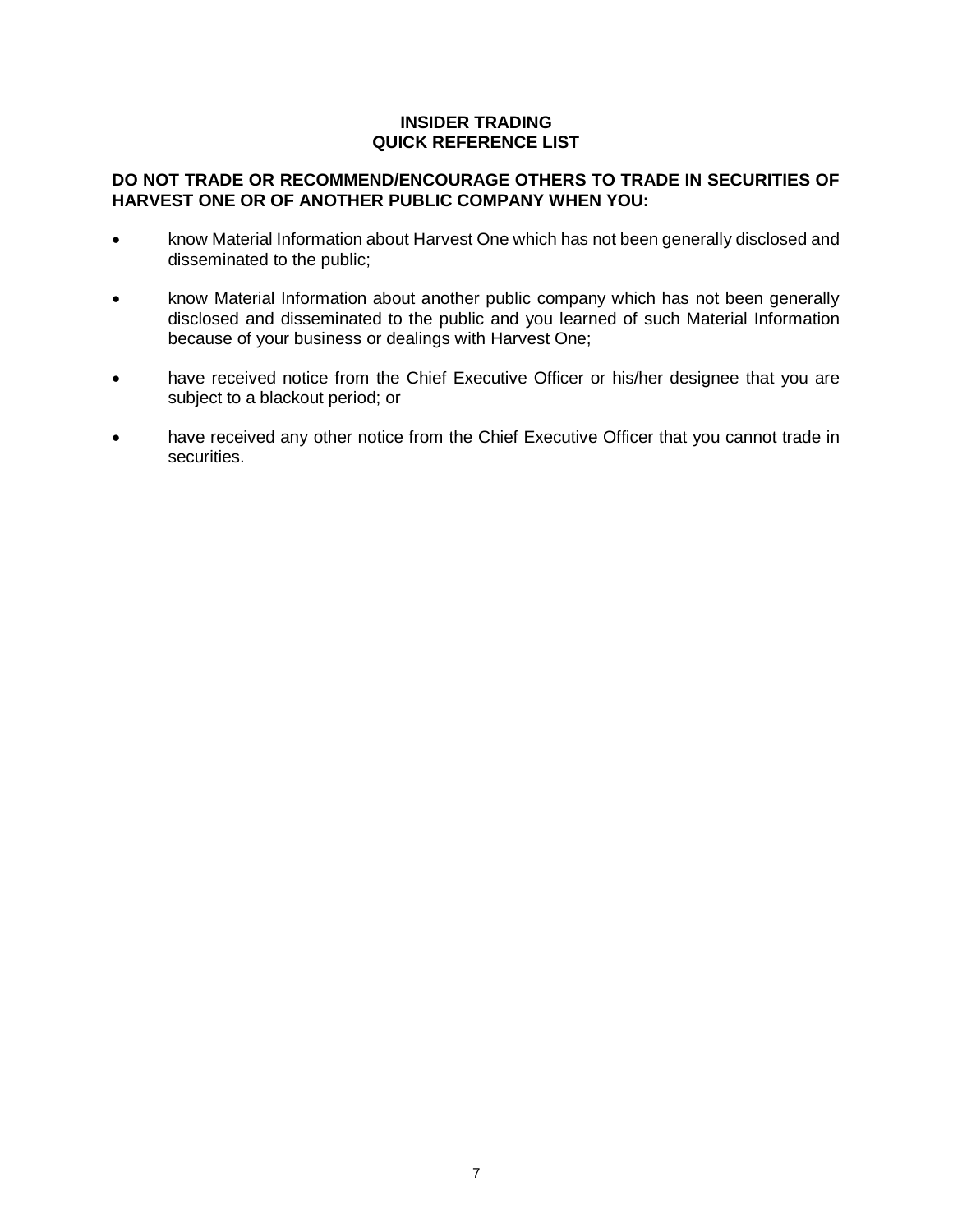## **APPENDIX A EXAMPLES OF POTENTIALLY MATERIAL INFORMATION**

The following list is reproduced from National Policy 51-201 *Disclosure Standards*, which provides examples of the types of events or information that may be material to a company.

## **Changes in corporate structure**

- changes in share ownership that may affect control of the company;
- major reorganizations, amalgamations, or mergers; and
- take-over bids, issuer bids, or insider bids.

#### **Changes in capital structure**

- the public or private sale of additional securities;
- planned repurchases or redemptions of securities;
- planned splits of common shares or offerings of warrants or rights to buy shares;
- any share consolidation, share exchange, or stock dividend;
- changes in a company's dividend payments or policies;
- the possible initiation of a proxy fight; and
- material modifications to the rights of security holders.

#### **Changes in financial results**

- a significant increase or decrease in near-term earnings prospects;
- unexpected changes in the financial results for any period;
- shifts in financial circumstances, such as cash flow reductions, major asset write-offs or write-downs;
- changes in the value or composition of the company's assets; and
- any material change in the company's accounting policies.

## **Changes in business and operations**

- any development that affects the company's resources, technology, products or markets;
- a significant change in capital investment plans or corporate objectives;
- major labour disputes or disputes with major contractors or suppliers;
- significant new contracts, products, patents, or services or significant losses of contracts or business;
- changes to the board of directors or executive management, including the departure of the company's Executive Chairman, Chief Executive Officer, Chief Financial Officer, Chief Operating Officer or president (or persons in equivalent positions) ;
- the commencement of, or developments in, material legal proceedings or regulatory matters;
- waivers of corporate ethics and conduct rules for officers, directors, and other key employees;
- any notice that reliance on a prior audit is no longer permissible; and
- de-listing of the company's securities or their movement from one quotation system or exchange to another.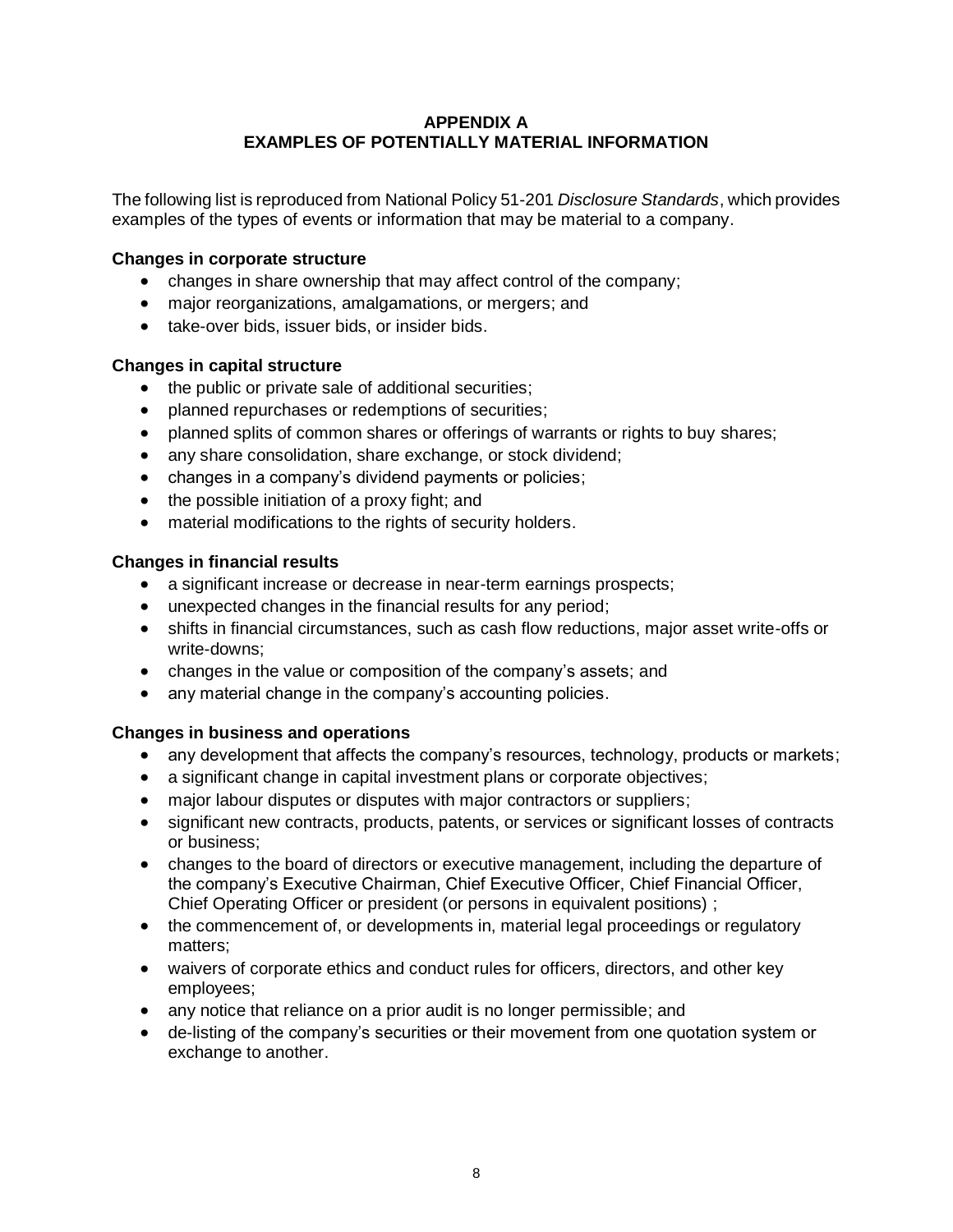## **Acquisitions and dispositions**

- significant acquisitions or dispositions of assets, property or joint venture interests; and
- acquisitions of other companies, including a take-over bid for, or merger with, another company.

#### **Changes in credit arrangements**

- the borrowing or lending of a significant amount of money;
- any mortgaging or encumbering of the company's assets;
- defaults under debt obligations, agreements to restructure debt, or planned enforcement procedures by a bank or any other creditors;
- changes in rating agency decisions; and
- significant new credit arrangements.